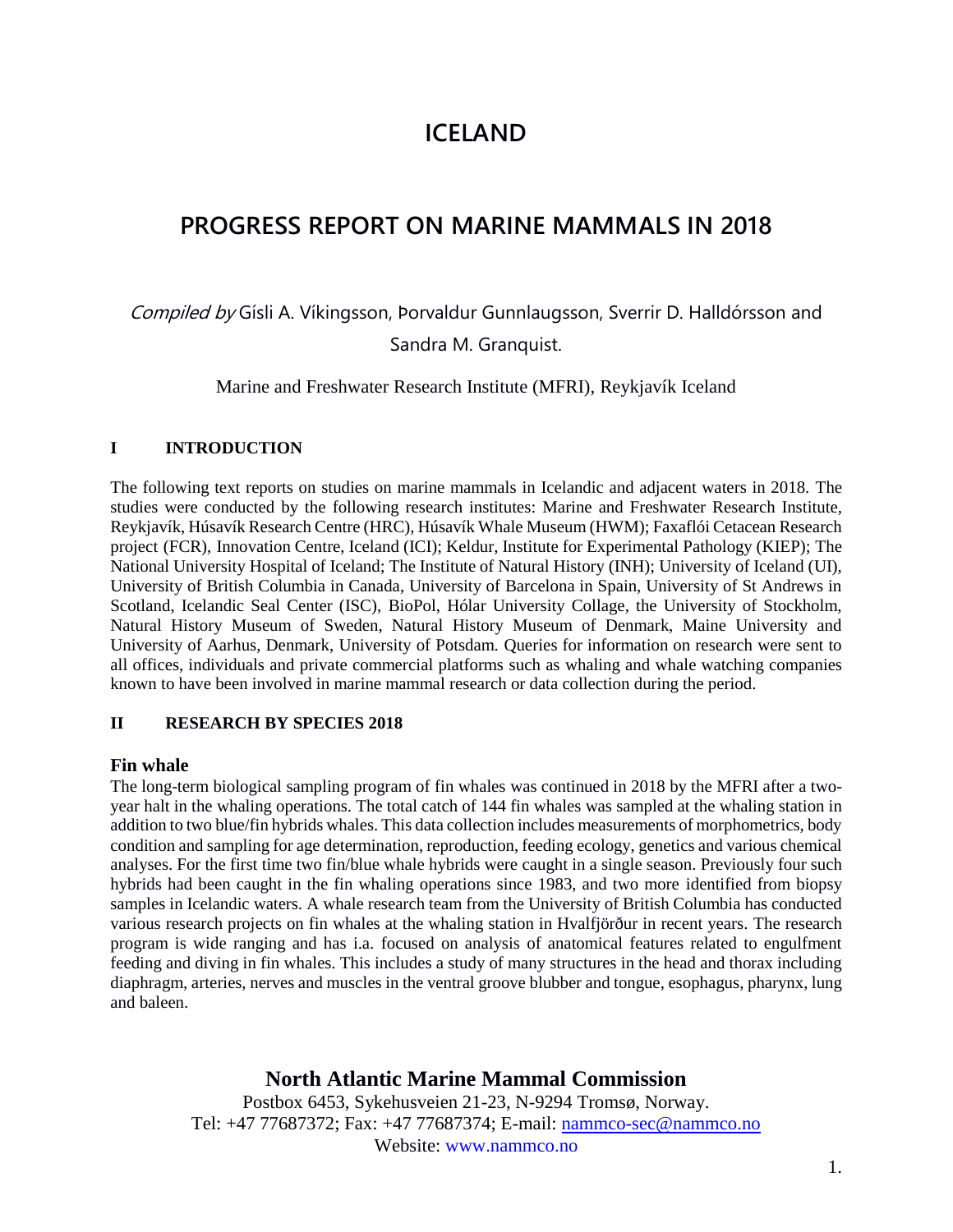Starting in 2014, a research collaboration has been established between the marine mammal research group of the University of Barcelona, led by Alex Aguilar and Asunción Borrell, and the MFRI. The objective is to validate and expand the use of a number of chemical tracers to investigate the ecology and demographic structure of baleen whales, particularly fin and common minke whales and lately also sperm, killer and humpback whales. Research has focused on the use of stable isotopes of various elements (C, N, O, S), trace elements, as well as several biochemical and molecular markers.

Research on the structure and function of the inner ear of fin whales continued under leadership of National University Hospital of Iceland. Some of the samples have been submitted to large international study on the effects of acoustic pollution on the hearing of cetaceans [\(https://horizon-magazine.eu/article/noisier-waters](https://horizon-magazine.eu/article/noisier-waters-linked-behaviour-change-hearing-loss-whales.html)[linked-behaviour-change-hearing-loss-whales.html\)](https://horizon-magazine.eu/article/noisier-waters-linked-behaviour-change-hearing-loss-whales.html). A summary of this project is given in Appendix 4.

#### **Common minke whale**

Biological sampling from the common minke whale hunt in Iceland continued under the auspices of the MFRI. For all minke whales, the mitochondrial Control Region and a standard set of 16 nuclear microsatellites is genotyped for population/stock assessment in collaboration with the University of Potsdam.

Studies continued at the MFRI on the development of a new ageing method for common minke whales. Analysis of stomach contents were continued using traditional methods and preparations are undeway to use DNA analysis of food remains for comparison.

The HRC in Húsavík contined their long-term photo-identification and sightings studies of common minke whales.

#### **Humpback whale**

As in 2015-2017 humpback whales were the primary species of a whale observation effort during an ecosystem survey focused on capelin in September 2018.

The abundance of capelin was low but as in previous years the humpback whales were concentrated in the area where capelin was detected.

Two humpback whales were tagged in NW Icelandic waters towards the end of this cruise.

The HRC in Húsavík contined their long-term photo-identification and sightings studies of humpback whales in Skjálfandi bay. The MFRI continued their photo-identification studies including the development of the central national humpback whale photo-id database: [https://www.hafogvatn.is/en/research/whale](https://www.hafogvatn.is/en/research/whale-research/whale-photo-id)[research/whale-photo-id](https://www.hafogvatn.is/en/research/whale-research/whale-photo-id)

Pinger trials were conducted in connection with the PhD project of Charla Basran, this included playbacks using whale pinger and seal scarer as well as test with whale pingers on a purse seine vessel.

#### **Blue whale**

The HRC in Húsavík continued their long-term photo-identification and sightings studies of blue whales in Skjálfandi bay. Acoustic tags were deployed on two blue whales in Skjálfandi Bay and playbacks with low frequency sounds to blue whales.

Two more fin/blue whale hybrids were genetically confirmed by the MFRI (see fin whales above).

#### **Killer whale**

# **North Atlantic Marine Mammal Commission**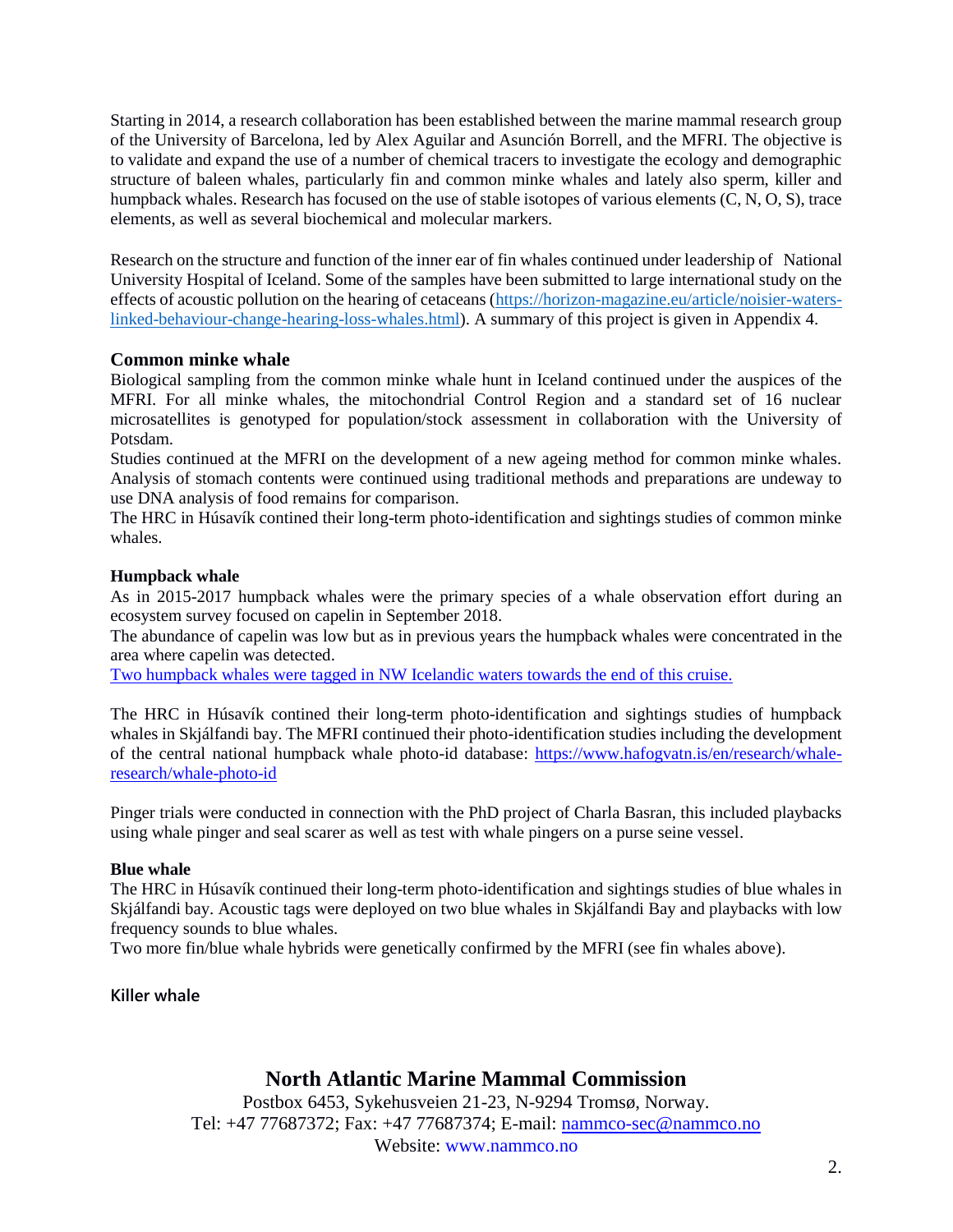In 2018 the MFRI and the Icelandic Orca Project conducted a field season in Vestmannaeyjar during June, July and August, continuing a long-term project on killer whales, which started in 2008. The current focus of the project is to investigate dietary specialisation in killer whales and thus the field work focused on collecting information on prey targeted and dietary preferences of individual whales by collection of photo-identifications and observation of feeding events. There was also a land-based station that allowed for a broader monitoring of variations in the occurrence of killer whales as well as other cetaceans in the local marine ecosystem. In collaboration with Dr. Paul Wensveen of the University of Iceland, two moored hydrophones were deployed during the summer to monitor cetacean occurrence in the area and effects of vessel noise. The Icelandic killer whale catalogue containing over 400 killer whale individuals identified between 2006 and 2015 was published on the MFRI web in 2017: https://www.hafogvatn.is/static/research/files/hv2017-005pdf

#### **White-beaked dolphins**

The HRC in Húsavík contined their long-term photo-identification and sightings studies of white-beaked dolphins in Skjálfandi bay. C-PODS were deployed in Skjálfandi Bay for detection of white-beaked dolphins.

Efforts to estimate bycatch of white-beaked dolphins in fisheries continued at the MFRI.

#### **Harbour porpoise**

Efforts to estimate bycatch of harbour porpoises in fisheries continued at the MFRI. Status of this work was reported to the NAMMCO WG on Bycatch estimation in 2018.

Accoustic porpoise deterrents (pingers) were tested for the first time in the Icelandic cod gillnet fishery in April of 2017, but their use showed no reduction in porpoise bycatch, as 7 porpoises got caught in nets with pingers, while 5 porpoises got caught in control nets nearby. Another type of porpoise deterrents (PALs) were tested in the cod gillnet fishery in April of 2018 and like the pingers, showed no reduction in porpoise bycatch as 12 porpoises were caught in nets with the devices, while 11 porpoises got caught in the control nets. Further trials with pingers are planned in April this year.

Collaboration of the MFRI with the University of Potsdam on harbour porpoise genetic research is ongoing (Lah et al. 2016). Among the objectives of this study is estimation of population size based on close kin analysis. For all harbour porpoises, the mitochondrial Control Region and a standard set of 15 nuclear microsatellites is genotyped for population/stock assessment and closekin-based estimation of population size. Furthermore, multiple nuclear Single Nucleotide Polymorphisms (SNPs) are typed in a representative subset of samples. Since 2017 fishermen have received a payment for each harbour porpoise DNA tissue sample that they send in to the MFRI,

# **North Atlantic Marine Mammal Commission**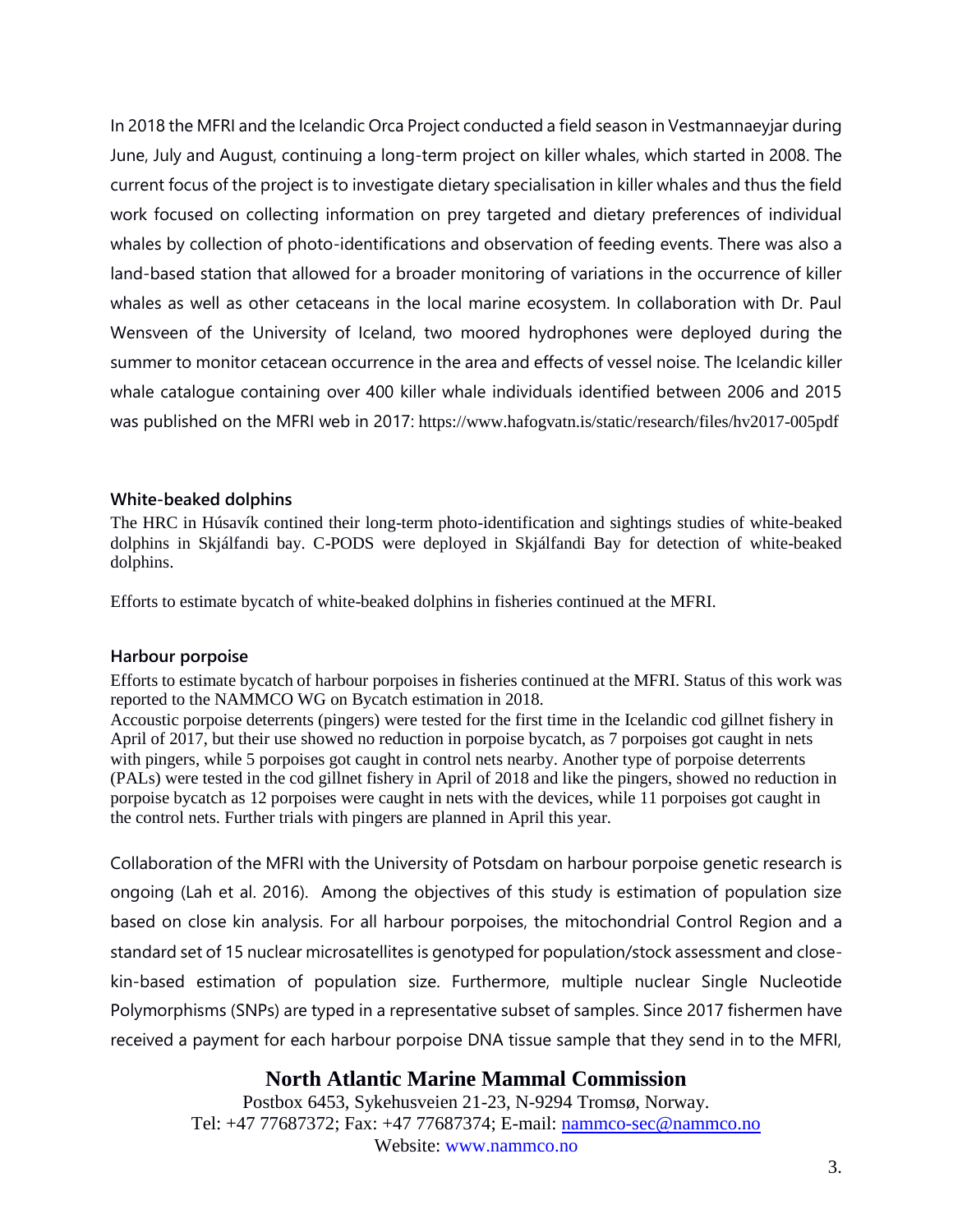and this has resulted in increased number of samples obtained. Around 200 samples have been received per year this way in addition to the samples from bycaught porpoises in the gillnet survey around Iceland in the spring and occasional samples from stranded animals. Preliminary results were presented to a workshop on harbour porpoises in November 2018.

C-PODS were deployed in Skjálfandi Bay for detections of harbour porpoises.

# **Other (multi) cetacean species**

Unusually many cetacean stranding events were recorded in Iceland in 2018, the highest number since the establishment of MFRI's stranding network in the 1980's.

### **Harbour seals**

A new harbour seal census was conducted by MFRI and ISC during 2018 and analysis is ongoing (Granquist and Hauksson, in prep.). Due to the recent decrease in the population, efforts are taken by MFRI and ISC to improve knowledge on population demographics and factors contributing to mortality and/or affecting the status of the population. Research on timing of pupping period and pup production was initiated in 2009 and analysis and manuscript preparation carried out during 2018. A new project was initiated, where haul-out behavior was monitored by using camera traps. The results from the project will increase knowledge in factors affecting haul-out behaviour,and will assist in improving census design. Efforts to estimate bycatch of harbour seals in fisheries continued at the MFRI.

Results of harbour seal diet in river mouths in the north west of Iceland (project initiated in 2008 by ISC and MFRI) based on hard-part analysis and prey-DNA metabarcoding analysis was published in a paper (Granquist et al. 2018).

A study on the effect of land- and boat-based tourism on the spatial and behavioural haul-out patterns of harbour seals was initiated by ISC and MFRI in 2008, as well as interdisciplinary research on best practice and management of seal watching. The study continued during the year and results regarding the perception of marine mammal watching tourists towards marine mammal conservation (Burns et al., 2018) and ethics (Aquino et al. 2018) was published.

Results from a study conducted in co-operation between MFRI, ISC, UI and University of Aarhus, Denmark on vocalisations and behaviour of male Icelandic harbour seals during the mating season was published in a master thesis (Rössler 2018).

A study of harbour seal genetics was initiated in 2016, in cooperation between MFRI, ISC and the Natural history museum of Denmark and analysis continued during 2018.

#### **Grey seals**

# **North Atlantic Marine Mammal Commission**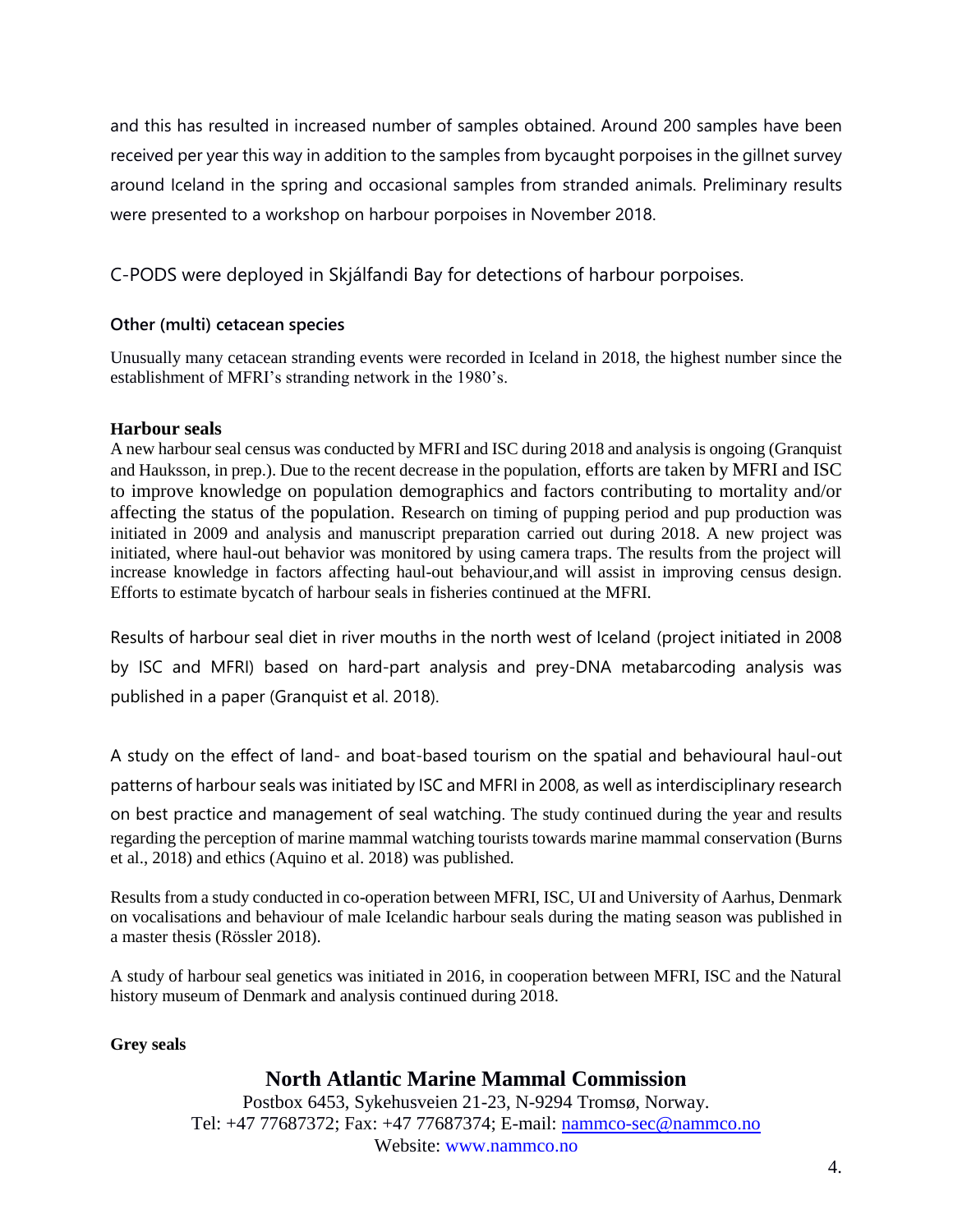To estimate the current status of the Icelandic grey seal population, an aerial census was conducted by MFRI in cooperation with ISC during the pupping period in 2017 and analysis was made during 2018 (Granquist and Hauksson 2019).

A project was initiated in October 2016 where five grey seal pups were tagged with satellite tags to map habitat use and the analysis and manuscript preparation continued during 2018 (Baylis et al. in prep.).

A study of grey seal genetics was initiated in 2016, in cooperation between MFRI, ISC, the Natural history museum of Denmark and Main University, and analysis continued during 2018.

Efforts to estimate bycatch of grey seals in fisheries continued at the MFRI.

#### **Other (multi) pinniped species**

A project investigating environmental toxicants in seals in Icelandic waters was initiated by MFRI

during 2017 and analysis continued in 2018. Very little is known about contaminants in Icelandic

seal populations. The focus of the project is to investigate the contents of new contaminants of

concern in marine mammals, including new brominated flame retardants and PFAS (per- and polyfluoroalkyl substances). The project is an international cooperation between Sweden (Naturhistoriska Riksmuséet and Stockholm University), Greenland (Grönlands Naturinstitut) and MFRI (Iceland).

#### **Marine mammal redlist**

In 2018, the first National Redlist on Icelandic mammals based on the IUCN criteria was published by the Icelandic Institute of Natural History in co-operation with MFRI [\(https://www.ni.is/midlun/utgafa/valistar/spendyr/valisti-spendyra\)](https://www.ni.is/midlun/utgafa/valistar/spendyr/valisti-spendyra). In total 18 species were assessed, thereof 15 marine mammals. North Atlantic right whales and harbour seals were classified as critically endangered (CR) while blue whales and grey seals were assessed as vulnerable (VU). Both cetacean species harvested by Iceland, fin whales and common minke whales, were assessed as least concern (LC) as were seven other cetacean species including humpback whales and sei whales. Two species (sperm and Nbottlenose whales) could not be assigned conservation status due to data deficiency (DD).

#### **III ONGOING (CURRENT) RESEARCH**

#### **Pinnipeds**

A harbour seal aerial census is planned in 2020.

#### **IV ADVICE GIVEN AND MANAGEMENT MEASURES TAKEN**

# **Cetaceans**

Based on assessments conducted by the Scientific Committees of NAMMCO and the IWC, the MFRI recommended in 2017 that annual catches in 2018-2025 do not exceed 161 fin whales on the East Greenland

# **North Atlantic Marine Mammal Commission**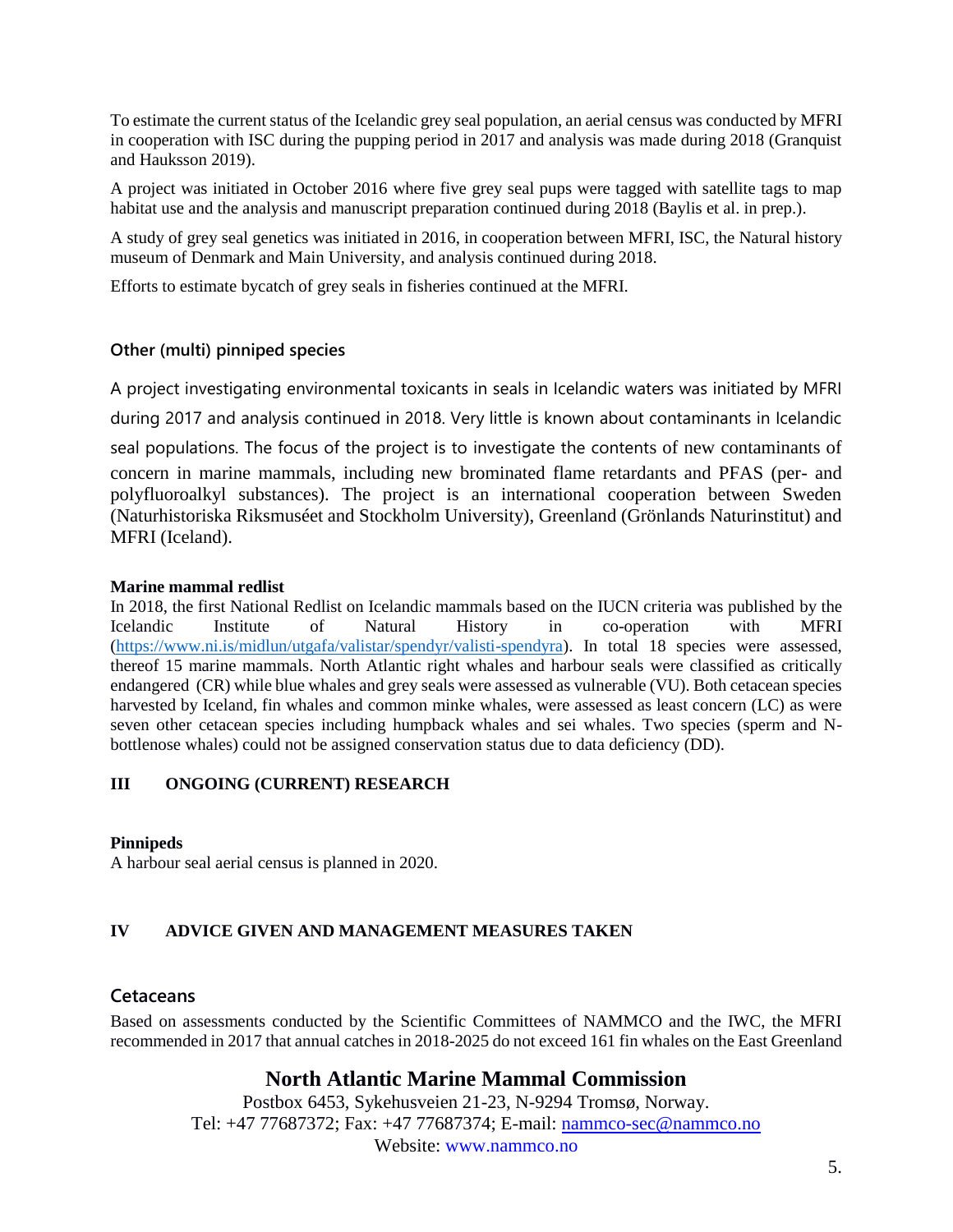– West Iceland management area and 48 fin whales in the East Iceland-Faroes management area. On the same basis the MFRI recommended in 2018 maximum annual takes of 217 common minke whales in the Icelandic continental shelf (CIC) area during 2018-2025.

#### **Pinnipeds**

**Harbour seals**: MFRI advices that direct hunt should be prevented and that actions must be taken to reduce by-catch of seals in commercial fisheries. MFRI also advices that a hunting management system should be initiated, and that reporting of all seal hunt should be mandatory.

#### **References** (other than below under V)

- Granquist SM and Hauksson E (2019). Aerial census of the Icelandic grey seal (Halichoerus grypus) population in 2017: Pup production, population estimate, trends and current status [Útselstalning 2017: Stofnstærðarmat, sveiflur og ástand stofns]. Marine and Freshwater Research Institution, HV 2019‐02. Reykjavík 2019. 19 pp
- [MorganaVighi, A.Borrell, G.Víkingsson, Th.Gunnlaugsson](https://www.sciencedirect.com/science/article/pii/S0048969718335459#!) [A.Aguilar 2019](https://www.sciencedirect.com/science/article/pii/S0048969718335459#!) Strontium in fin whale baleen: A potential tracer of mysticete movements across the oceans? [Science of The Total Environment](https://www.sciencedirect.com/science/journal/00489697) [Volume 650, Part 1,](https://www.sciencedirect.com/science/journal/00489697/650/part/P1) Pages 1224-1230<https://doi.org/10.1016/j.scitotenv.2018.09.103>

#### **V PUBLICATIONS AND DOCUMENTS**

#### **Peer-reviewed publications**

- Aquino JF, Burns GL and Granquist SM (2018) Seal Watching in Iceland: Ethical Management Development. In J. Dehex (Ed.), The 9th International Conference on Monitoring and Management of Visitors in Recreational and Protected Areas (MMV9): Place, Recreation, and Local Development (pp. 165–167). Bordeaux, France. Retrieved from [https://mmv9.sciencesconf.org/data/pages/last\\_version\\_abstract\\_book\\_7.pdf](https://emea01.safelinks.protection.outlook.com/?url=https%3A%2F%2Fmmv9.sciencesconf.org%2Fdata%2Fpages%2Flast_version_abstract_book_7.pdf&data=02|01||5e9c8e77f61f44da244a08d68b7eec51|8e105b94435e4303a61063620dbe162b|0|0|636849774583483033&sdata=Nf6BiR%2BDsU0TCklFPOnDr23aJSDd019IQb1a%2FIq1Tz0%3D&reserved=0)
- Alves F, Towers J, Baird RW, Olson PA, Bearzi G, Bonizzoni S, Halicka Z, Alessandrini A, Kopelman AH, Yzoard C, Rasmussen MH, Bertulli CG, Jourdain E, Gullan A, Rocha D, Hupman K, Mrusczok MT, Samarra FIP, Magalhães S, Visser IN, Dinis A (2018) The incidence of bent dorsal fins in freeranging cetaceans. Journal of Anatomy 232: 263-269
- Arregui, M.; Borrell, A.; Víkingsson, G.; Ólafsdóttir, D & Aguilar, A. (2018): Stable isotope analysis of fecal material provides insight into the diet of fin whales. Marine Mammal Science, 34(4): 1059- 1069.
- Bertulli, CG, Guéry, L, McGinty, N, Suzuki, A, Brannan, N, Marques,T, Rasmussen, MH Olivier Gimenez, O (2018). Capture-recapture abundance and survival estimates of three cetacean species in Icelandic coastal waters using trained scientist-volunteers. Journal of Sea Research 131, 22-31
- Borrell, A.; Saiz, L.; Gauffier, P.; Víkingsson, G.; López, A. & Aguilar, A. (2018) Fin whales as bioindicators of decadal change in carbon and oxygen stable isotope shifts in the North Atlantic. Marine Environmental Research, 138:129-134.

# **North Atlantic Marine Mammal Commission**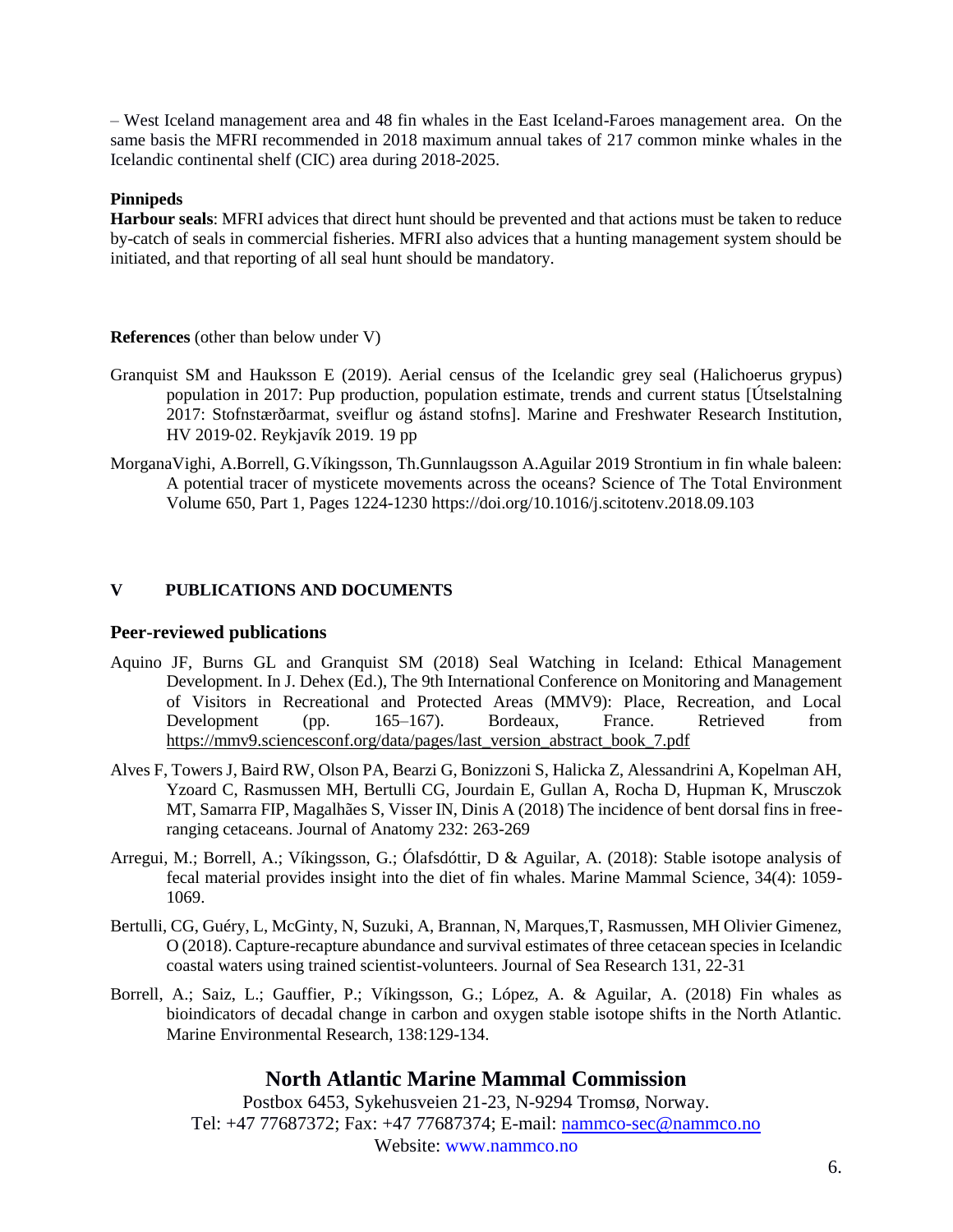- Borrell, A.; Sant, P.; Víkingsson, G.; Aguilar, A. & García-Vernet, R. (2018): An evaluation of whale skin differences and its suitability as a tissue for stable isotope analysis. Journal of Sea Research, 140:59- 62. [https://doi.org/10.1016/j.seares.2018.07.011](https://emea01.safelinks.protection.outlook.com/?url=https%3A%2F%2Fdoi.org%2F10.1016%2Fj.seares.2018.07.011&data=02%7C01%7C%7C45e1a11111e14b90eea108d69c0212ce%7C8e105b94435e4303a61063620dbe162b%7C0%7C0%7C636867930057885280&sdata=dvINacsBYQ%2BCKDWhCaLlbaTF1j4vU9Q4t3jV9YxOHoI%3D&reserved=0)
- Burns GL, Öqvist EL, Angerbjörn A and Granquist S (2018) When the wildlife you watch becomes the food you eat: Exploring moral and ethical dilemmas when consumptive and non-consumptive tourism merge. In Kline, C (ed), Animals, food, and tourism pp. 22-35. Routledge Ethics of tourism: New York.
- Danishevskaya AY, Filatova O, Ford J, Matkin C, Miller P, Samarra F, Yurk H and Hoyt E (2018) Crowd intelligence can discern between repertoires of killer whale ecotypes. Bioacoustics, DOI: 10.1080/09524622.2018.1538902
- Desforges J-P, Hall A, McConnell B, Rosing-Asvid A, Barber JL, Brownlow A, De Guise S, Eulaers I, Jepson PD, Letcher RJ, Levin M, Ross PS, Samarra F, Víkingson G, Sonne C & Dietz R (2018) Predicting global killer whale population collapse from PCB pollution. Science 361:1373-1376.
- García-Vernet, R.; Sant, P.; Víkingsson, G.; Borrell, A.; Aguilar, A. (2018) Are stable isotope ratios and oscillations consistent in all baleen plates along the filtering apparatus? Validation of an increasingly used methodology. Rapid Communications in Mass Spectrometry, 32: 1257-1262. [https://doi.org/10.1002/rcm.8169](https://emea01.safelinks.protection.outlook.com/?url=https%3A%2F%2Fdoi.org%2F10.1002%2Frcm.8169&data=02%7C01%7C%7C45e1a11111e14b90eea108d69c0212ce%7C8e105b94435e4303a61063620dbe162b%7C0%7C0%7C636867930057875272&sdata=LBf4b7zBHQG%2FhLQSEFZZilh9NLJiOcAENCmM1z7Gono%3D&reserved=0)
- Granquist SM, Esparza-Salas R, Hauksson E, Karlsson O and Angerbjörn A (2018) Fish consumption of harbour seals (Phoca vitulina) in north western Iceland assessed by DNA metabarcoding and morphological analysis, Polar Biology, 1-12.
- Huijser, L.A., Bérubé, M., Cabrera, A.A., Prieto, R., Silva, M.A., Robbins, J., Kanda, N., Pastene, L.A., Goto, M., Yoshida, H. and Víkingsson, G.A., 2018. Population structure of North Atlantic and North Pacific sei whales (Balaenoptera borealis) inferred from mitochondrial control region DNA sequences and microsatellite genotypes. Conservation Genetics, 19(4), pp.1007-1024.
- Lillie, M.A. Vogl, A.W. Raverty,S.A., Haulena, M., McLellan, W.A., Stenson, G.B. and Shadwick, R.E. (2018).The caval sphincter in cetaceans and its predicted role in controlling venous flow during a dive. 2018. J. Exp. Biol. 221: jeb177212 doi: 10.1242/jeb.177212.
- Samarra, F.I., Bassoi, M., Béesau, J., Elíasdóttir, M.Ó., Gunnarsson, K., Mrusczok, M.T., Rasmussen, M., Rempel, J.N., Thorvaldsson, B. and Víkingsson, G.A., 2018. Prey of killer whales (Orcinus orca) in Iceland. PloS one, 13(12), p.e0207287.
- Tavares SB, Samarra FIP, Pascoal S, Graves JA & Miller PJO (2018) Killer whales (*Orcinus orca*) in Iceland show weak genetic structure among diverse isotopic signatures and observed movement patterns. Ecol Evol 8:11900–11913. DOI: 10.1002/ece3.4646
- Vighi, M.; Borrell, A.; Víkingsson, G.; Gunnlaugsson, Th. & Aguilar, A. (2019): Strontium in fin whale baleen: A potential tracer of mysticete movements across the oceans? Science of the Total Environment, 650: 1224-1230.
- Werth, A.J., Lillie, M.A., Piscitelli, M.A., Vogl, A.W. and Shadwick, R.E. (2018). Slick, stretchy fascia underlies the sliding tongue of rorquals Anat. Rec. DOI: 10.1002/ar.24035.

#### **Thesis**

Rössler H (2018). Vocal communication of harbour seals. Master thesis, University of Aarhus, Denmark.

# **North Atlantic Marine Mammal Commission**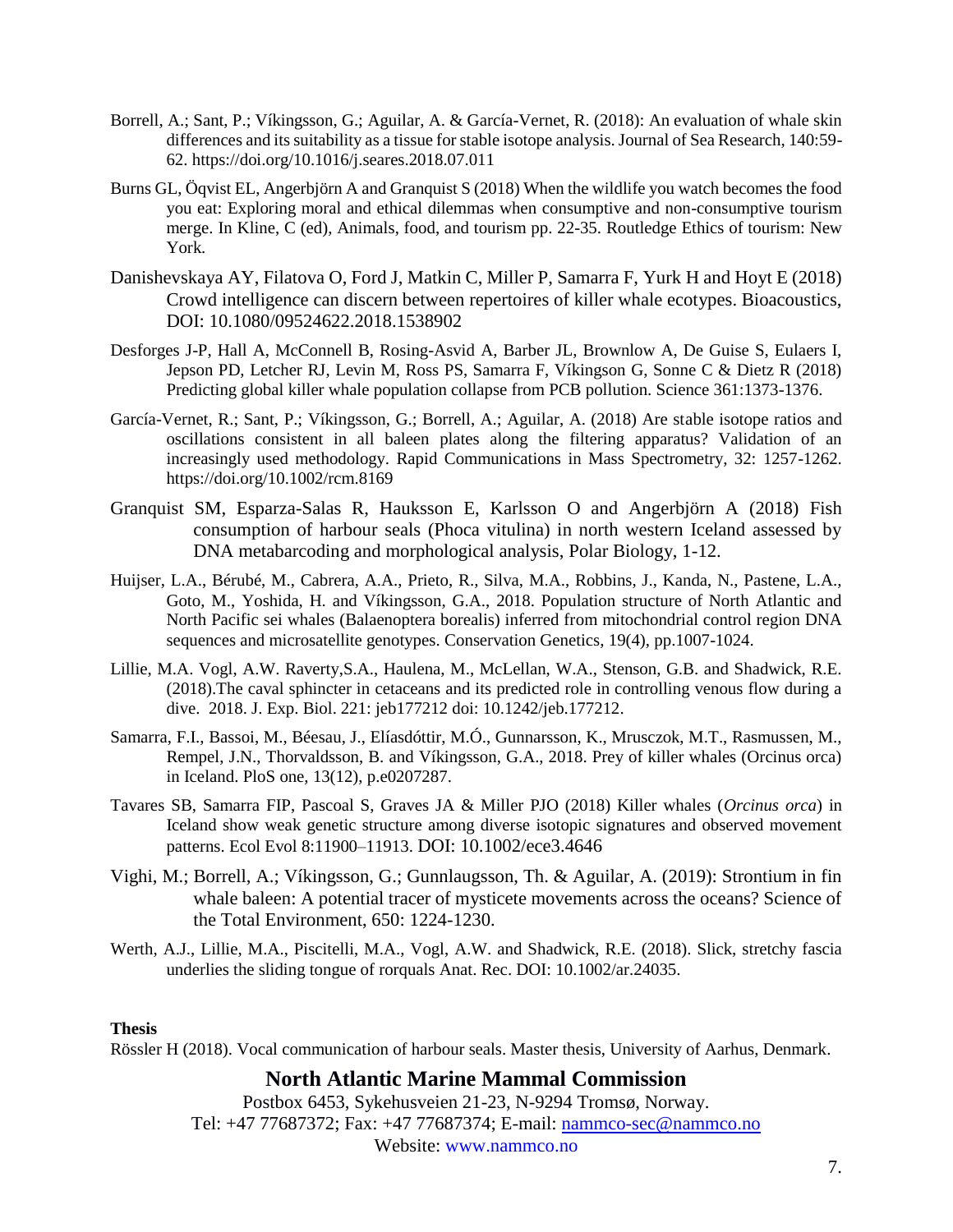- Bolhorn, J and Jörgensen, MS (2018). Potential effects of whale watching vessels on humpback whales' (Megaptera novaeangliae) behaviour in Skjálfandi Bay, Iceland. Master thesis, University of Coepenhagen, 84 pp.
- Madsen, M. (2018). The migratory movement, and abundance, of the blue whales (Balaenoptera musculus) inhabiting the north-eastern Atlantic Ocean, through photo-identification. Master thesis, University of Copenhagen, Denmark, 119 pp.
- Neumann, C (2018). The function of aerial leaps in white-beaked dolphins (Lagenorhynchus albirostris). Master thesis, Master thesis, University of Southern Denmark, 48pp

#### **Reports/Conference abstracts**

- Allison C, Butterworth D S, Canadas A, Cooke J G, Donovan G, Freitas L, Herr H, Kitakado T, M Atsuoka K, Mc Kinlay J P, Palka D, Punt A E, Gunnlaugsson T. and Zerbini A N (2018). Report of the intersessional email group on abundance estimates, status and international cruises. Documnet SC/67b/ASI14 presented to the Annual Scientific Committee Meeting of the International Whaling Commission, 24 April-6 May 2018. 6pp.
- Aquino JF, Burns GL and Granquist SM (2018) Seal Watching in Iceland: A Framework for Ethical Management. MMV9: International Conference on Monitoring and Management of Visitors in Recreational and Protected Areas. August 28-31. Bordeaux, France (oral).
- Aquino JF, Burns GL and Granquist SM (2018). Developing a framework for responsible wildlife tourism. Þjódarspegillinn 2018, 26 October 2018, The university of Iceland, Reykjavík (oral).
- Ben Chehida, Y.; Aguilar, A.; Borrell, A.; Ferreira, M.; Taylor, B. L.; Rojas-Bracho, L.; Roberston, K.; Thumloup, J.; Schumacher, C.; Vikingsson, G. A.; Morin, P. A. & Fontaine, M. C. Evolutionary history of the porpoises (Phocoenidae). 32nd Annual Conference of the European Cetacean Society, 6-10 abril 2018, La Spezia, Italia.
- Chevalard P., Miller PJO, Samarra FIP and Hastie GD (2018) Kinematic and acoustic analysis of herring-eating killer whale feeding behaviour during different prey life-stages. 32nd Conference of the European Cetacean Society, La Spezia, Italy, 6-10 April 2018 (short talk) - best student short talk award
- Garcia-Vernet, Sant, P.; Borrell, A.; Víkingsson, G. & Aguilar, A. Intraindividual variation in δ13C and δ15N isotope values in fin whale skin and baleen plates. 32nd Annual Conference of the European Cetacean Society, 6-10 abril 2018, La Spezia, Italia.
- Georgsdóttir, G. I., Hauksson, E., Guðmundsson, G. and Unnsteinsdóttir. E.R. 2018. Selalátur Við Strendur Íslands. Náttúrufræðistofnun Íslands. Vol. 56. 56 vols. Fjölrit Náttúrufræðistofnunar 56. Garðabær: Náttúrufræðistofnun Íslands. [www.ni.is.](http://www.ni.is/)
- Granquist SM, Esparza-Salas R, Hauksson E, Karlsson O, Jónsdóttir IG and Angerbjörn A (2018) What's on the menu? Prey consumption of harbour seals (Phoca vitulina) assessed by DNA metabarcoding and morphological analysis. VistIs 2018. Reykjavík, Iceland. 14 March 2018 (poster).

# **North Atlantic Marine Mammal Commission**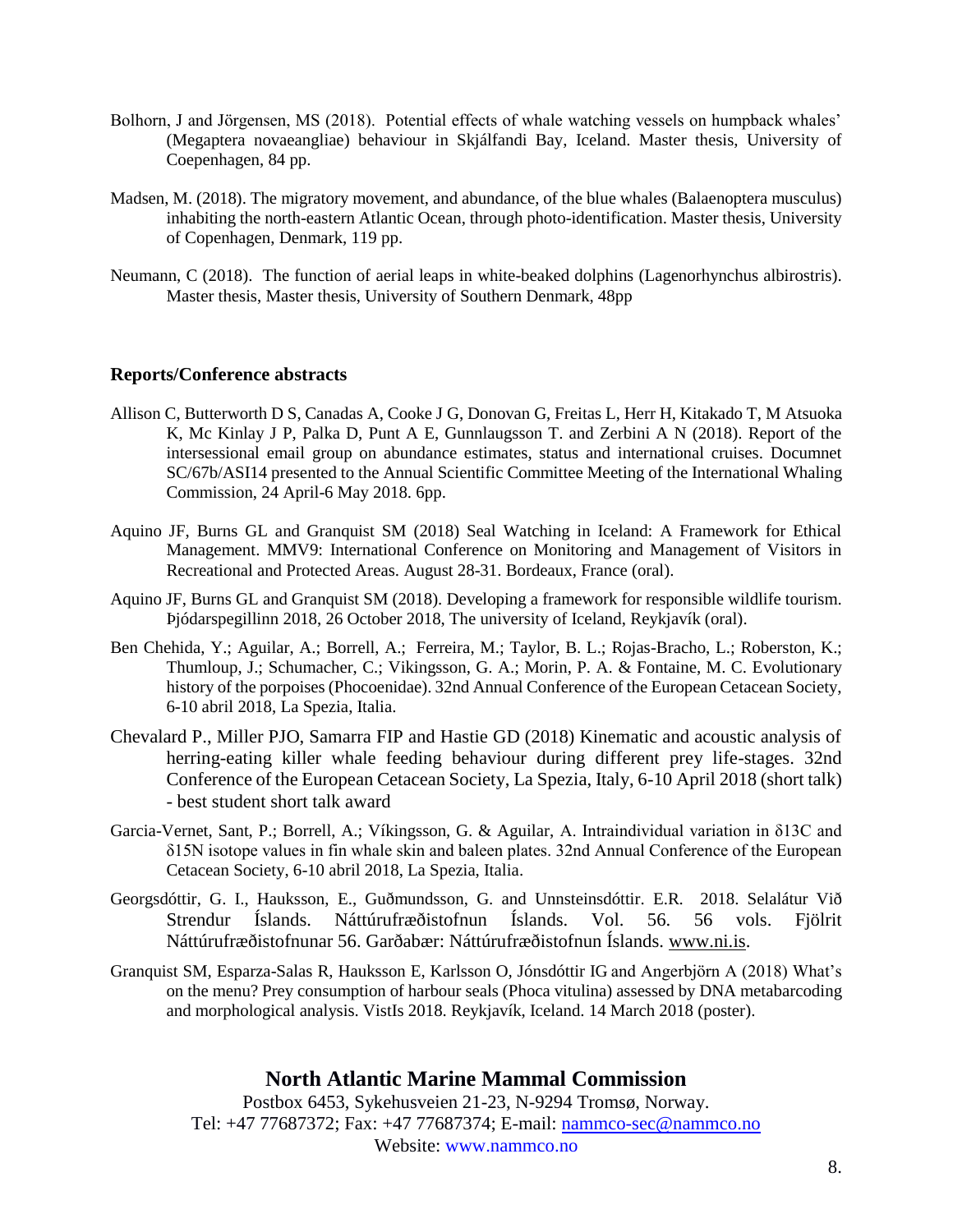- Granquist SM and Aquino JF (2018) Effects of seal watching activities on harbour seal behaviour: The importance of interdisciplinary management approaches. Þjódarspegillinn 2018, 26 October 2018, The university of Iceland, Reykjavík (oral).
- Jourdain, E., Ugarte, F., Víkingsson, G., Samarra, F., Ferguson, S., Lawson, J. Vongraven, J., Prewitt, J. and Desportes, G., 2018 . North Atlantic killer whales (*Orcinus orca*): a status review. NAMMCO SC/25/18, 56 pp.
- Neumann, C, Wahlberg, M and Rasmussen, MH (2018). Categorizing different types of aerial leaps of white-beaked dolphins (Lagenorhynchus albirostris). ECS conference, La Spezia, Italy.
- Palka D, Cañadas A, Donovan G, De Freitas L, Gunnlaugsson T, Herr H, Pike G, Víkingsson G, Weinrich M and Zerbini AN (2018). Report of the intersessional correspondence group that reviewed the Icelandic humpback whale abundance estimates. Documnet SC/67b/ASI03 presented to the Annual Scientific Committee Meeting of the International Whaling Commission, 24 April-6 May 2018 5pp.
- Pike, D.G.,, Thorvaldur Gunnlaugsson, Geneviève Desportes, Bjarni Mikkelsen, Gísli A. Víkingsson and Dorete Bloch (2018). Estimates of the relative abundance of long-finned pilot whales (Globicephala melas) in the Northeast Atlantic from 1987 to 2015 indicate no long-term trends. Document SC25/22 presented to the NAMMCO Scientific Committee Annual Meeting Norway, 13-16 Nov. 2018. 28pp.
- Pike DG, Gunnlaugsson T, Mikkelsen B and Vikingsson GA. (2018). Estimates of the abundance of humpback whales (Megaptera novaeangliae) from the NASS Icelandic and Faroese ship surveys conducted in 2015. Documnet SC/67b/ASI09 presented to the Annual Scientific Committee Meeting of the International Whaling Commission, 24 April-6 May 2018. 21pp.
- Pike DG, Gunnlaugsson T, Mikkelsen B, & Vikingsson G A. (2018). Estimates of the abundance of cetaceans from the NASS Icelandic and Faroese ship surveys in 2015. NAMMCO Scientific Publications, (in prep).
- Prendergast, E Rasmussen, M, Kurr, M and Luisa, O (2018). Boat traffic negatively influences diel rhytmic behaviour in harbour porpoise (Phocoean phocoena) in Skjálfandi Bay, Iceland. ACS conference, California, USA.Samarra FIP and Víkingsson GA (2018) Foraging ecology of presumed herringspecialist killer whales in Iceland. VistÍs - Icelandic Ecological Society conference, Reykjavík, Iceland, 16 March 2018 (oral)
- Samarra, F. 2018. Foraging ecology of presumed herring-specialist killer whales (Orcinus orca) in Iceland. VistÍs - Icelandic Ecological Society conference, Reykjavík, Iceland, 16 March 2018 (oral).
- Schjøtt SR, Dietz R, Teilmann J, Galatius A, Andersen LW, Vieira FG, Cammen K, Harding K, Granquist S, Rosing-Asvid A, Hall A, Carrol E, Kobayashi Y, O´Corry-Crowe G, Hammill M, Stenson G, Frie AK, Kovacs K, Lydersen C, Härkönen T, Olsen MT (2018) Global phylogeography and population genomics of the harbour seal The Society for Marine Mammology, 22nd Biennial Conference, 2017, Halifax, Nova Scotia, Canada, 23-27 October (oral).
- Schnitzler, J, Rasmussen, MH, Lucke, K, Akamatsu, A, Wahlberg, W, Baltzer, J, Stepien, EN, Villum, M, Ruser, A and Siebert, U (2018). Impact of vibroseismic underwater sound on the behaviour of baleen whales. ESOMM conference, Hague, the Netherlands

# **North Atlantic Marine Mammal Commission**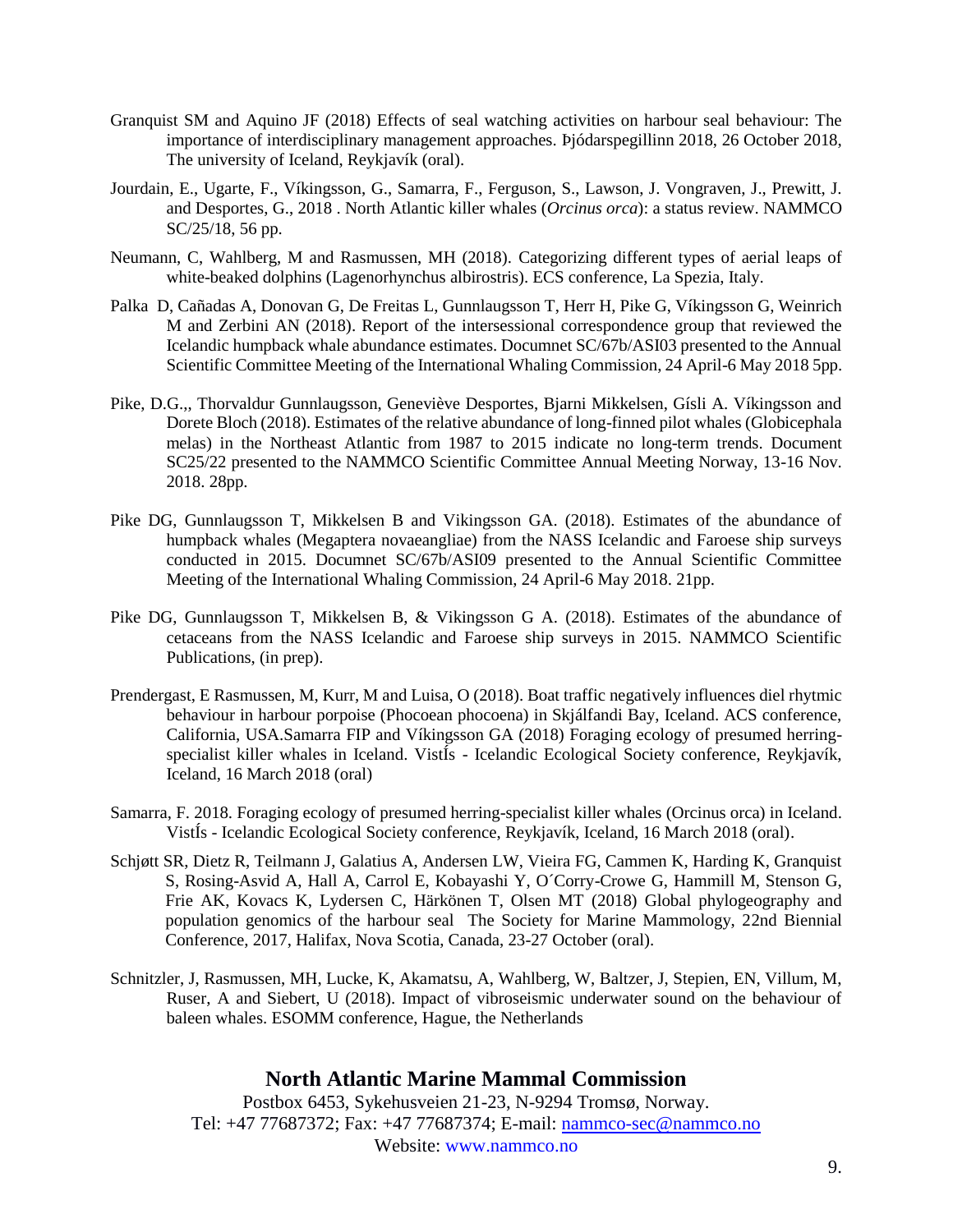- Vighi, M.; Borrell, A.; Víkingsson, G.; Gunnlaugsson, Th. & Aguilar, A. Baleen plates of mysticetes adsorb strontium during their growth. 32nd Annual Conference of the European Cetacean Society, 6-10 April 2018, La Spezia, Italia (poster).
- Víkingsson, G. 2018. Distribution of cetaceans in Icelandic waters. Is there a need for further protection? Marine Sanctuaries. Transatlantic Perspectives & New Research in Icelandic Waters. University of Iceland. 22. February 2018 (oral)
- Víkingsson, G. 2018. Iceland area status report. Joint IMR/NAMMCO International Workshop on the Status of Harbour Porpoises in the North Atlantic. Annex 3.
- Víkingsson, 2018. Ástand hvalastofna við Ísland Nýlegar breytingar. Rótarýklúbbur Reykjavíkur, 13. June 2018 (oral).
- Víkingsson, G., Gunnlaugsson, Þ. and Halldórsson, S.D. 2018. Breytingar á útbreiðslu og fjölda hvala við Ísland undanfarna þrjá áratugi. Áhrif loftslags. Decadal changes in distribution and abundance of cetaceans in Icelandic and adjacent waters. – a consequence of climate change? VistÍs - Icelandic Ecological Society conference, Reykjavík, Iceland, 16 March 2018 (oral).

### **VI APPENDIX 1 - CATCH DATA**

#### **VII APPENDIX 2 - BY-CATCH DATA a. Short narrative**

Bycatch of marine mammals was monitored in all major fisheries in Icelandic waters in 2018, through logbook submissions, reports from onboard inspectors from the Directorate of Fisheries and in the MFRI annual gillnet survey. Draft report on bycatch in Icelandic fisheries was presented to the NAMMCO Bycatch working group in May 2017, and has since been edited to account for the recommendations of the group.

By-catch in research surveys and when observed by inspectors on fisheries vessels is reported in Appendix 2. By-catch by fishermen now comes from electronic log-books only. Fishermen category "Lumpsucker nets" may include monk fish nets. It should be noted that reported numbers of by-catch is underrepresented to an uncertain extent and hence numbers should not be regarded as reliable. However, some increase has occurred in the by-catch reporting from fishermen the past year (see last year's *Iceland progress report* and the report from the NAMMCO Scientific Committee Working Group on By-catch, in Cph). There may be some overlap in the bycatch reported by fishermen and reports from the inspection. Numbers are given as requested in a separate sheet.

### **VIII APPENDIX 3 - STRANDINGS a. Short narrative**

# **North Atlantic Marine Mammal Commission**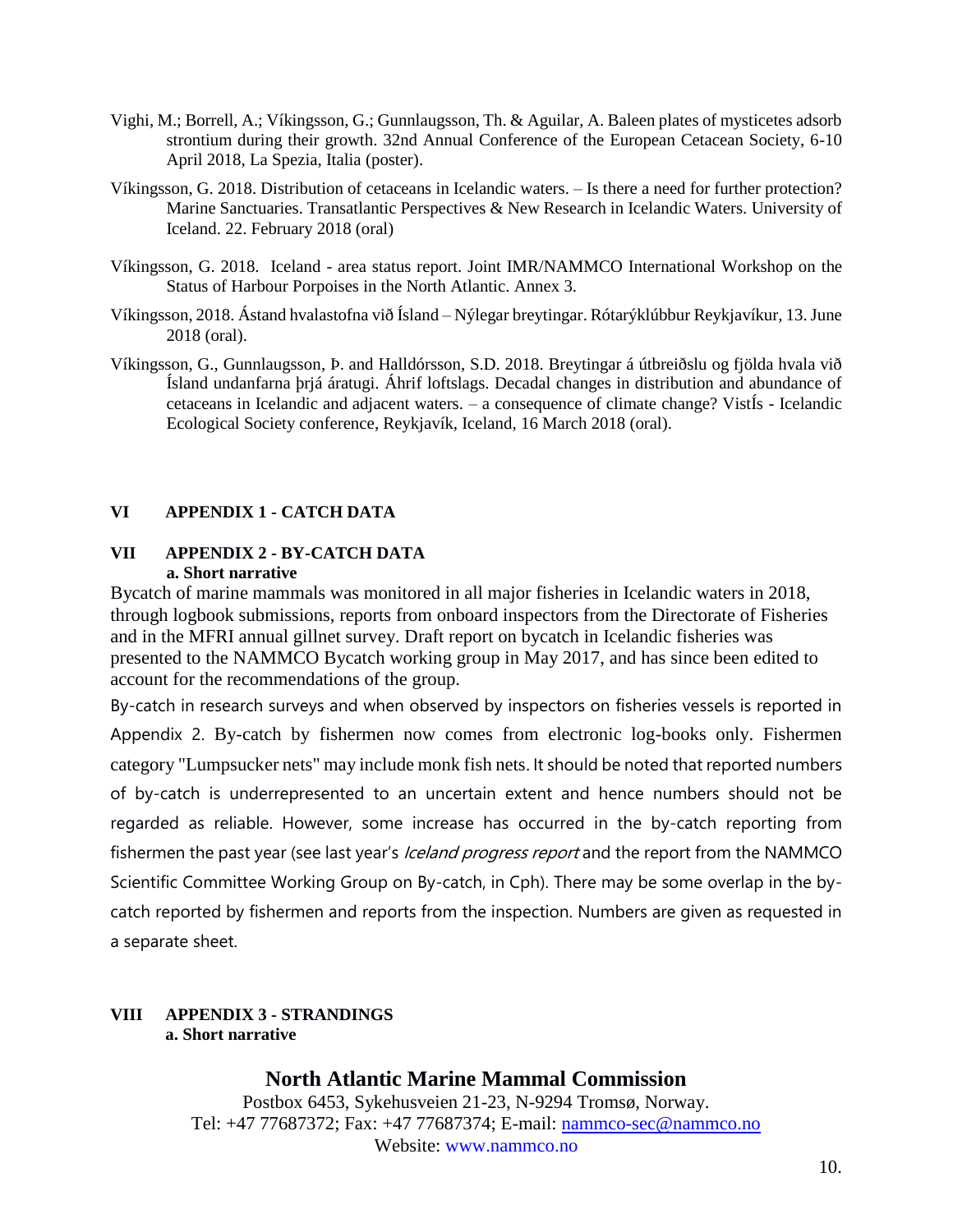All cetacean standings should be reported to the MFRI and when possible autopsies are conducted. Genetic samples are stored in the genetic database at the institute.

Numbers are given as requested in a separate sheet.

No records are kept of pinniped strandings at the MFRI.

### **North Atlantic Marine Mammal Commission**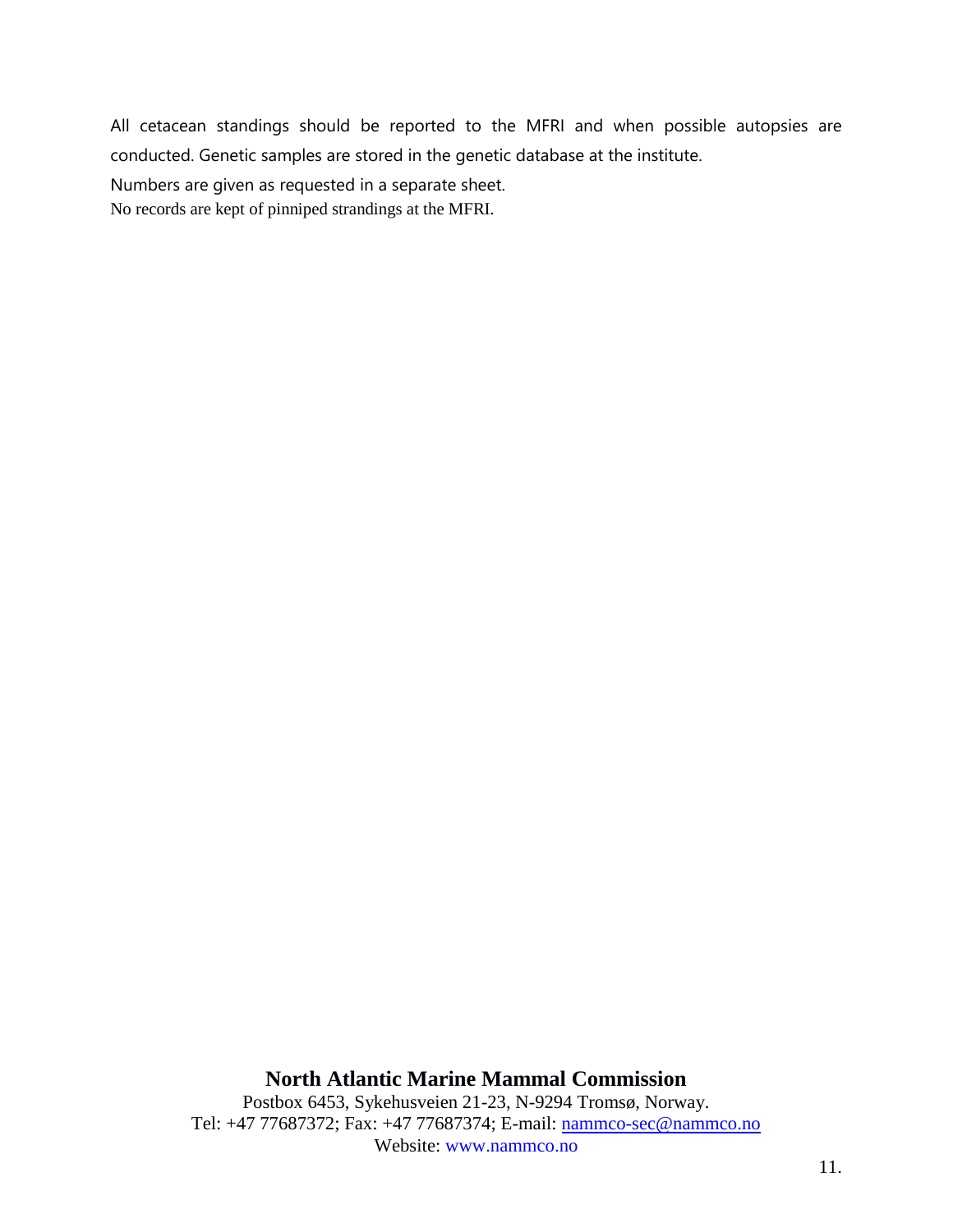# **IX APPENDIX 4 – Special study (summary)**

**Whale inner ears and sea sickness evolutionary and anatomical considerations**

### **Prof. Hannes Petersen University Hospital of Iceland**

#### **Background**

The vestibular part of the inner ear is of special interest regarding sea sickness, as observation has shown that if you do not have functional inner ear, you won't become sea sick. In a motion rich environment as at sea, both inner ears are equally stimulated, giving the brain the sensation of this extensive movement. At the same time the eyes and proprioception are signalling almost motionless environment. This conflict of sensory information conveyed to the central nervous system for computation, generates efferent autonomic link that is responsible for most of the disturbing symptoms a person feels during motion sickness.



As a healthy inner ear is required, one can say that motion sickness and seasickness are symptoms of a healthy individual finding himself in an unhealthy environment, as experienced at sea or more important when swimming in sea. The most frequent report of those swimming across The Canal is that the most difficult thing about it is not the actual enduring of the swim itself, but more the burden of seasickness. In the same sense one can argue that aquatic mammals

# **North Atlantic Marine Mammal Commission**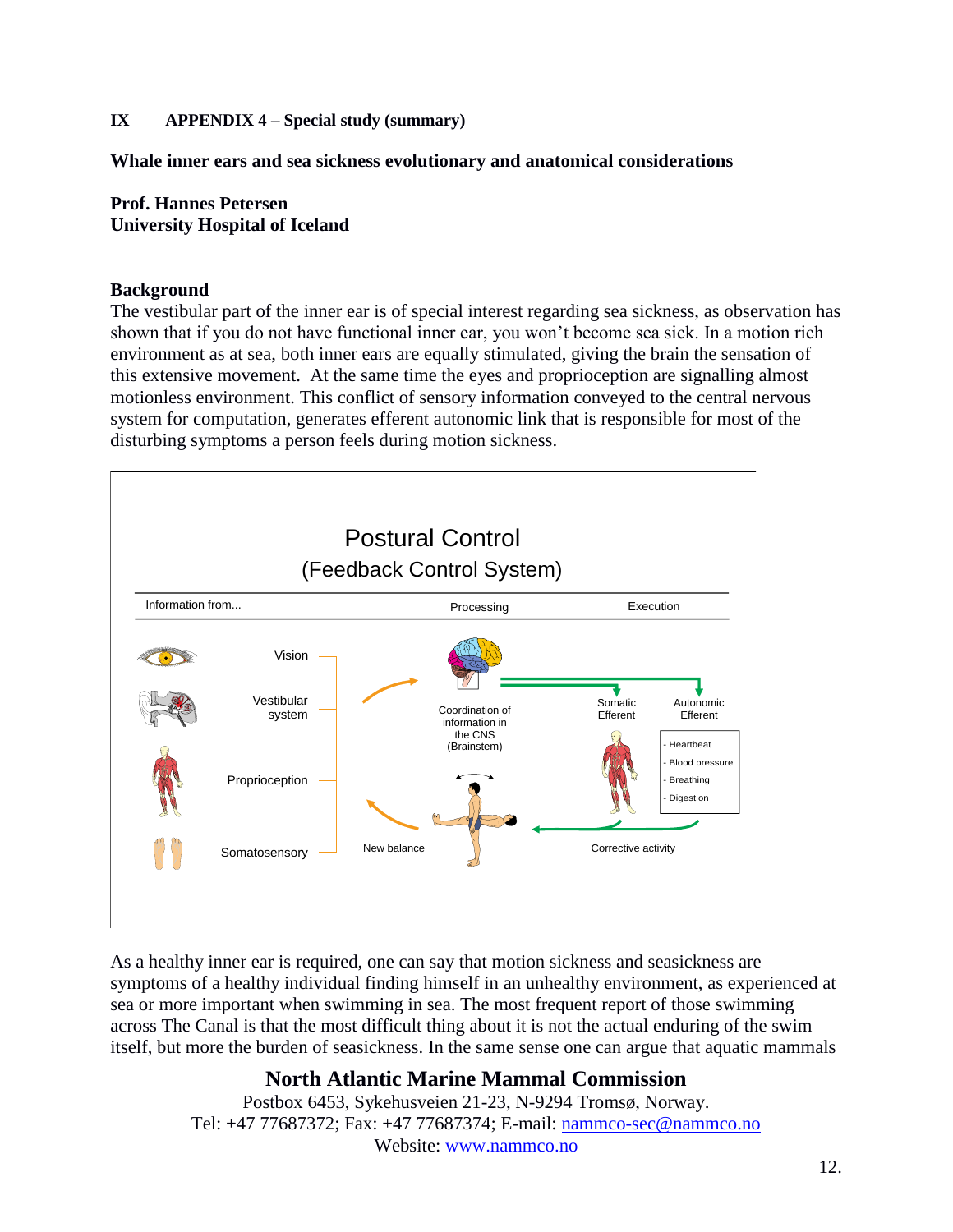must also suffer from seasickness, unless they have developed means to adapt against the moving environment of the troubled sea. Therefore it has been interesting to look into the inner ear of whales and try to find out how they have compensated through evolution against sea sickness. It has been shown that medical imaging is a usefull tool, evaluating the evolutonary changes between species [\[J Anat.](javascript:AL_get(this,%20) 2000 Jul;197 ( Pt 1):61-76. Using diagnostic radiology in human evolutionary studies. [Spoor F,](http://www.ncbi.nlm.nih.gov/pubmed?term=%22Spoor%20F%22%5BAuthor%5D) [Jeffery N,](http://www.ncbi.nlm.nih.gov/pubmed?term=%22Jeffery%20N%22%5BAuthor%5D) [Zonneveld F.](http://www.ncbi.nlm.nih.gov/pubmed?term=%22Zonneveld%20F%22%5BAuthor%5D)]. Using these techniques an interesting

Inner ears of some 26 fin whales have been scanned and modelled. The preliminary results are, that the vestibular part of the inner ear, i.e. the semicircular canals as well as utriculus and sacculus which are the main gravity detecting receptors of the inner ear have diminished.



This corresponds with the fact that people that find themselves in water, do not detect gravity, even though gravity exists in water, i.e. it is more the pressure against the skin that gives information about the depth. Regarding the semicircular canals and their importance in moving the eyes (vestibulo ocular reflex) in accordance with head movemenst, the fact that they have also diminished is reflected by the head movements of whales that are very restricted owned to the fact that their cervical vertebrate are fused. The inner ear is the part of the ear where forces of the environment are transformed into electrical signals, used by the central nervous system for computation that base body orientation, posture and movement. These receptors have certainly caused the ancient aquatic mammals to be seasick and therefore the central nervous system has reduced the liability of this information and kept it aside and that is probably the cause of the fact that they have atrophied.

# **Methods:**

A non-invasive method was developed to reconstruct the 3D appearance of whale inner ear and to compare its morphology to human inner ear. This work uses method based on computed

# **North Atlantic Marine Mammal Commission**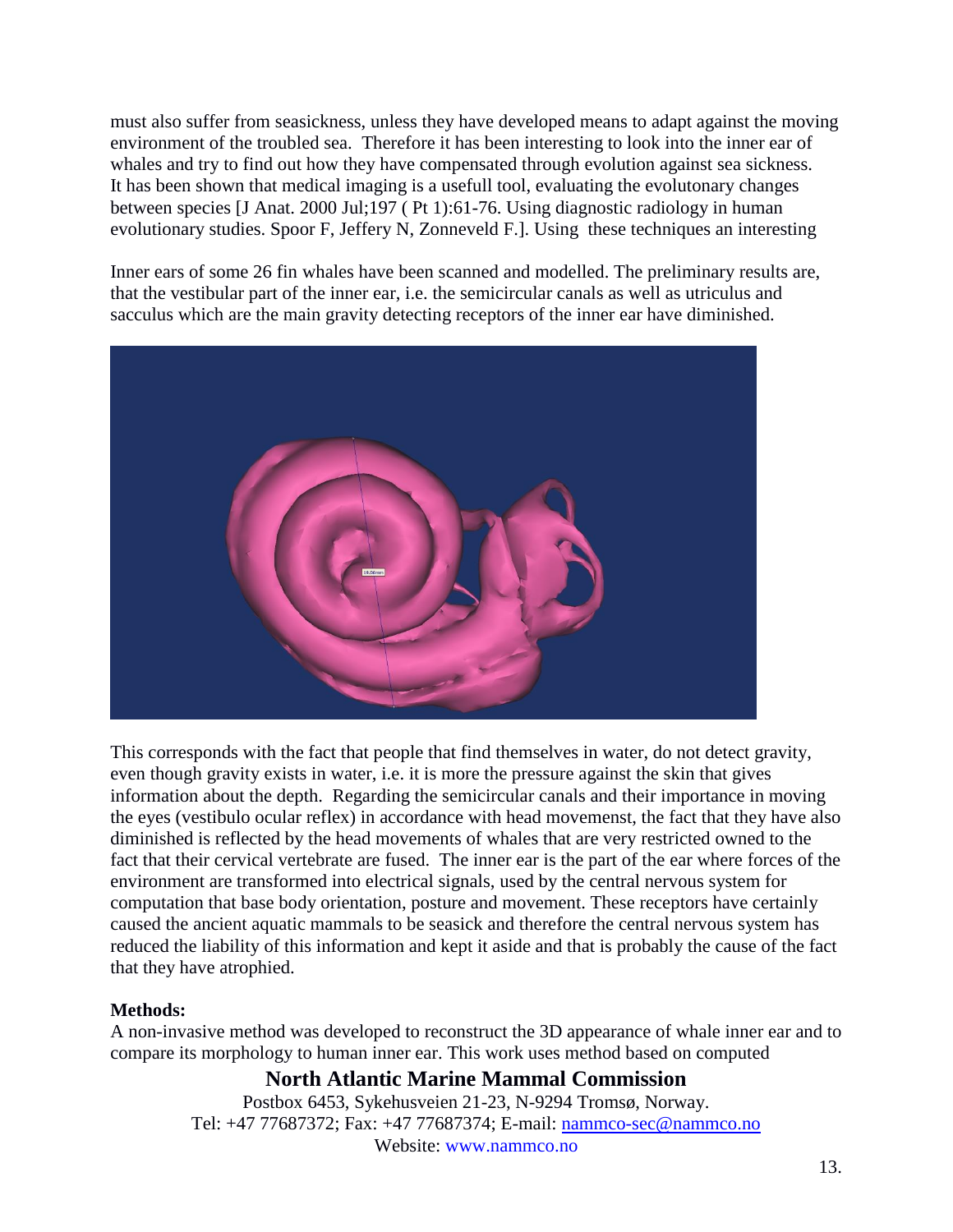tomography (CT), segmentation techniques and rapid prototyping technologies to isolate and visualize the inner ear structure. Moreover this work establishes methods and protocols to determine volume and voxel based density. Spiral computed tomography images and special computational tools are used to image and isolate whale inner ear. Both the cochlea and the vestibular part of the inner ear with it's semicircular canals are made visual through imaging and 3D reconstruction and modelling. The CT scan data are imported into a special image processing and editing computer program called MIMICS. In this software environment, bone, muscles and other tissues can be isolated using the Hounsfield (HU) scale which allows discrimination amongst different tissues based on their linear attenuation coefficient. To select and visualise only the region of interest a threshold based on HU values is defined. A maximum and minimum value is established and individual pixels are selected if their value falls in between the threshold values.

The segmentation process is based on the visual reorganisation of a region of interest which is very small; indeed the total volume including the whale inner hears is approximately 2000 mm3. A special spiral CT protocol is developed for this propose having tube voltage 140 KV, slice increment 0,29 mm and slice thickness 0,58 mm. The elements present within the inner hear volume and target of the segmentation process are bone tissues with different densities, cartilages and fluid filled cavity these elements appear as areas with low density on HU scale. The image processing starts by selecting an initial cross-section within the region of interest and defining a threshold which display it. Using special editing tools available on MIMICS the contours are adjusted manually around cochlear and vestibular organs. The shape created is projected to the next cross-section and adjusted to fit the new cross-sectional area. The process continues until all cross-sections which build up the cochlear and vestibules, with semicircular canals are added afterwards using editing tools are covered. Finaly a 3D printout is performed.



**Discussion**

# **North Atlantic Marine Mammal Commission**